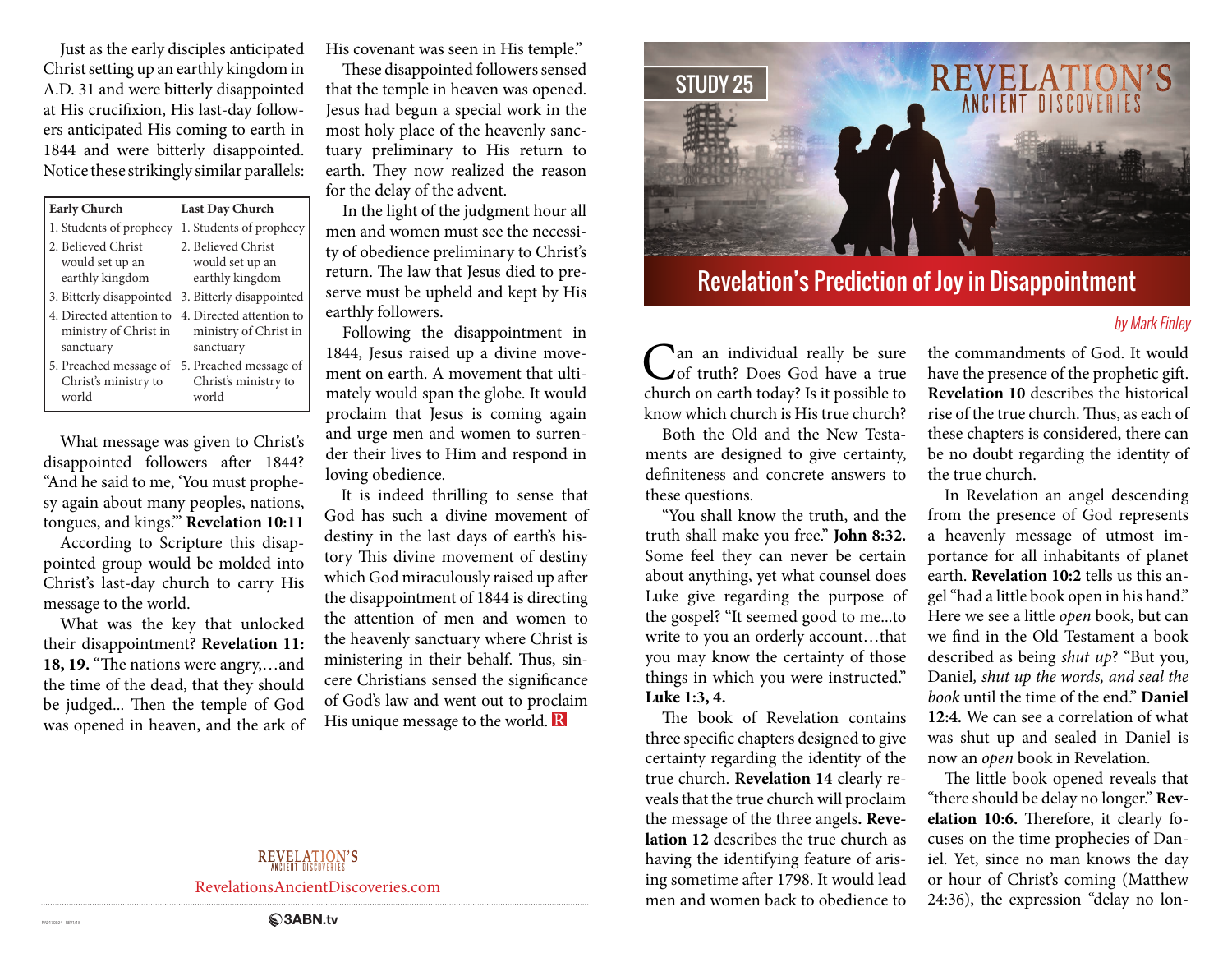ger" cannot relate to a literal date for Christ's return. Note this time prophecy in **Daniel 8:14** "And he said to me, 'For two thousand three hundred days; then the sanctuary shall be cleansed.'" As we have noted in a previous study, the 2300 prophetic days of Daniel 8:14 equal 2300 literal years according to **Ezekiel 4:6.** The expression "then the sanctuary shall be cleansed" refers to the opening of the judgment in the year 1844.

When the little book (Daniel) was eaten (studied)-particularly the 2300 year prophecy pointing to 1844-what

experience would occur for those who studied these prophecies? "And it was as sweet as honey in my mouth. But when I had eaten it my stomach became bitter. And he said to me, 'You must prophesy again about many peoples."'

**Revelation 10:10, 11.**

When did this bittersweet experience occur? In the early 1800s, independent of one another, scores of religious leaders around the world began a renewed study of the prophecies of Daniel. This interest in prophecy led honest hearted men and women of God to abandon the popular belief that the world would soon enter a 1000-year period of peace known as the millennium. They saw that prophecy clearly taught the destinies of all were decided before Christ's return. Consequently, they understood there is no second chance for salvation when Jesus comes.

In the early 1800's, independent of one another, scores of religious leaders around the world began a renewed study in the prophecies of Daniel.

Overjoyed with prophecies which seemed to indicate the coming of Jesus, they went forth to warn the world. Among them were men like Edward Irving and 300 preachers of the Church of England; Joseph Wolf, missionary to India; Manual Lacunza, a serious Bible student from South America; Johann Benzel of Germany, and many others.

Foremost in the United States was William Miller. In a period of personal despair, he began to study the Scriptures.

As Miller studied the 2300-year prophecy of Daniel, chapter 8, he saw that it was explained in Daniel 9. Amazed at the precision of **Daniel 9:24-27**, he concluded **Daniel 8:14** was just as accurate. When he discovered that, ac-

cording to Daniel 9:24-27, Jesus was to be baptized in A.D. 27, crucified in A.D. 31, and that the gospel was to go to the Gentiles in A.D. 34, and that these events were fulfilled exactly on time, he marveled. He reasoned that since these events have been fulfilled, and since Daniel 9 is an explanation of Daniel 8, both prophecies start at the same time.

Dispensing with all Bible commentaries and using only his Bible and a concordance, Miller began at Genesis and studied the Scriptures verse by verse, comparing Scripture with Scripture. As he studied the prophetic portions of Daniel, he arrived at the same conclusion as did a host of other

serious Bible students. Independent of each other, they arrived at the conclusion that Jesus was coming, and coming soon.

There he found new hope and courage as an uplifted Savior was presented before him. Accepting Jesus as his personal Savior, Miller began to carefully study the Scriptures.

Since **Daniel 8** begins at the commandment to restore and build Jerusalem, in 457 B.C., **Daniel 9** begins there also. Thus computing 2300 years from 457 B.C., Miller arrived at the date 1844. Misunderstanding the subject of the sanctuary, he understood the term "then the sanctuary shall be cleansed" to refer to the cleansing of the earth by fire. Thus he thought Christ would return in 1844.

The specific preaching of a date for Christ's return sparked one of the greatest religious revivals in American history. Thousands were converted. Church bells throughout America tolled for noon prayer meetings. In anticipation of the coming of the Lord, debts were paid, family differences settled, and saloons closed. The moving of the Spirit of God led to deep repentance for sin, earnest prayer, and serious Bible study.

As multitudes anticipated the arrival of Jesus, they settled on the date October 22, 1844. As **Revelation 10** predicted, a study of Daniel's prophecy was "sweet in my mouth," yet when Jesus did not return it was "bitter." Their bitter disappointment of 1844 left them downhearted and discouraged. As they rechecked the prophetic evidence they realized that the date was right.



Dispensing with all Bible commentaries and using only his Bible and a concordance, William Miller began at Genesis and studied the Scriptures verse by verse, comparing Scripture with Scripture.

The hour of their disappointment was the hour of God's appointment. The sanctuary to be cleansed was not the earth, but rather the heavenly sanctuary. The term "then the sanctuary shall be cleansed" refers to Christ's work of judgment preliminary to His return to earth.

**Daniel 7:9** states, "I watched till thrones were put in place…The court was seated, and the books were opened."

The heavenly judgment deals with the final solution to the sin problem. As the heavenly record books are opened, God's mercy and justice, His love and law are seen in His dealing with every human being.